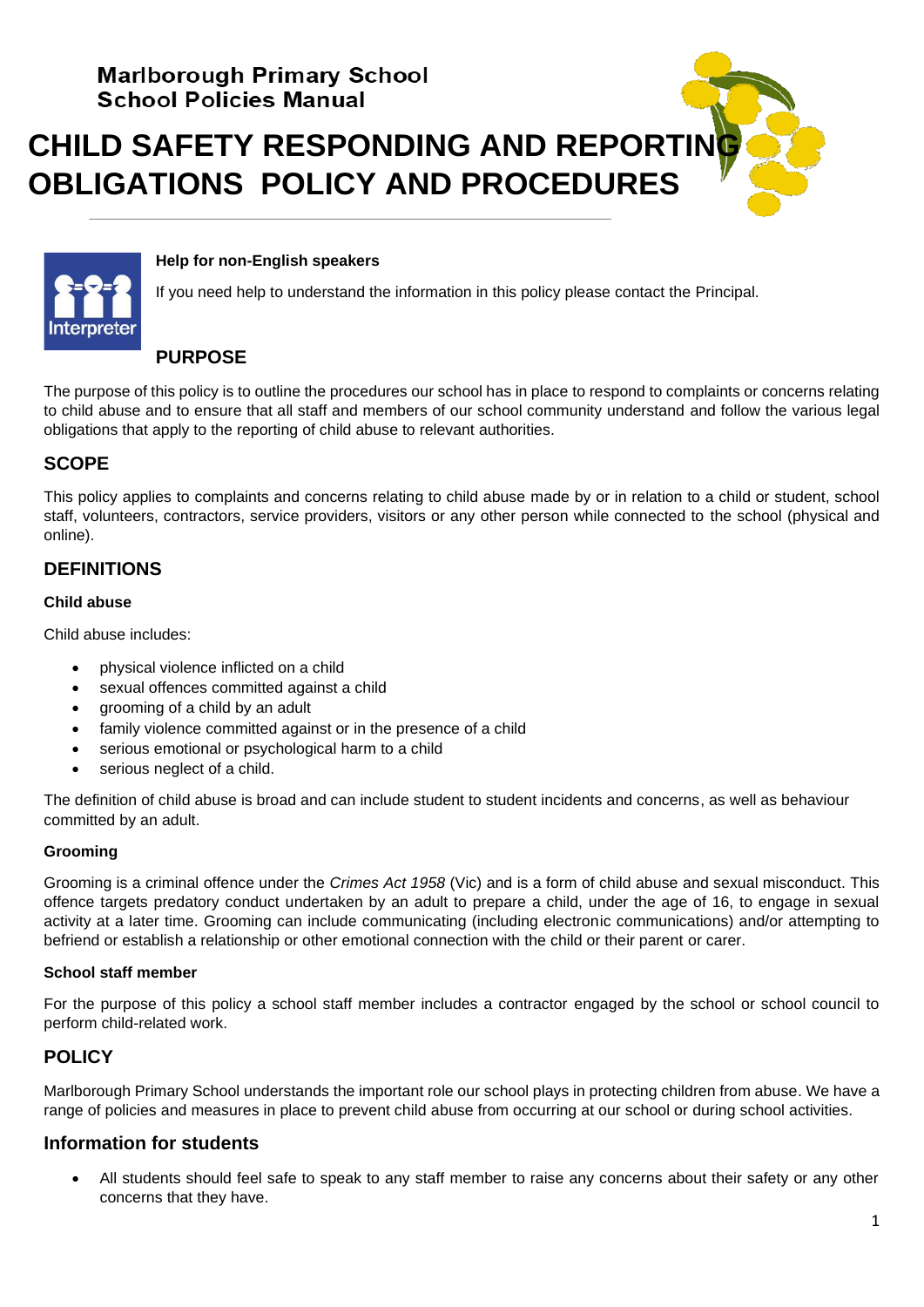• If a student does not know who to approach at Marlborough Primary School they should start with the Principal.

## **Identifying child abuse**

To ensure we can respond in the best interests of students and children when complaints or concerns relating to child abuse are raised, all staff and relevant volunteers must:

- understand how to identify signs of child abuse and behavioural indicators of perpetrators for detailed information on identifying child abuse and behavioural indicators of perpetrators refer to [Identify child abuse.](https://www.education.vic.gov.au/school/teachers/health/childprotection/Pages/identify.aspx)
- understand their various legal obligations in relation to reporting child abuse to relevant authorities for detailed information on the various legal obligations refer to Appendix A
- follow the below procedures for responding to complaints or concerns relating to child abuse, which ensure our school acts in the best interests of students and children and complies with both our legal and Department policy obligations.

At Marlborough Primary School we recognise the diversity of the children, young people, and families at our school and take account of their individual needs and backgrounds when considering and responding to child safety incidents or concerns.

# **Procedures for responding to an incident, disclosure, allegation or suspicion of child abuse**

In responding to a child safety incident, disclosure, allegation or suspicion, Marlborough Primary School will follow:

- the [Four Critical Actions for Schools](https://www.education.vic.gov.au/Documents/about/programs/health/protect/FourCriticalActions_ChildAbuse.pdf) for complaints and concerns relating to all forms of child abuse
- th[e Four Critical Actions: Student Sexual Offending](https://www.education.vic.gov.au/school/teachers/health/childprotection/Pages/stusexual.aspx) for complaints and concerns relating to student sexual offending
- our Student Wellbeing and Engagement Policy and Bullying Prevention Policy for complaints and concerns relating to student physical violence or other harmful student behaviours.

#### **School staff and volunteer responsibilities**

#### **1. Immediate action**

If a school staff member or volunteer witnesses an incident of child abuse, or reasonably believes, suspects or receives a disclosure or allegation that a child has been, or is at risk of being abused, they must:

- If a child is at immediate risk of harm, separate alleged victims and others involved, administer first aid (appropriate to their level of training) and call 000 for urgent medical or police assistance where required to respond to immediate health or safety concerns.
- Notify the Principal as soon as possible, who will ensure our school follows the steps in these procedures.

NOTE for staff and volunteers:

- if you are uncertain if an incident, disclosure, allegation or suspicion gives rise to a concern about child abuse you must always err on the side of caution and report the concern to the Principal.
- If the Principal is unavailable, the year level coordinator will take on this role.

Refer to Appendix B for guidance on how to respond to a disclosure of child abuse.

#### **2. Reporting to authorities and referring to services**

As soon as immediate health and safety concerns are addressed, and relevant school staff have been informed, the Principal **must** report all incidents, suspicions and disclosures of child abuse as soon as possible.

The following steps will ensure our school complies with the four critical actions as well as additional actions required under the Child Safe Standards.

The Principal must ensure:

- all relevant information is reported to the Department of Families, Fairness and Housing (DFFH) Child Protection, Victoria Police or relevant services where required
- the incident is reported to the Department's [eduSafe Plus portal](https://services.educationapps.vic.gov.au/edusafeplus) or the Incident Support and Operations Centre (1800 126 126) in accordance with the severity rating outlined in the [Managing and Reporting School Incidents](https://www2.education.vic.gov.au/pal/reporting-and-managing-school-incidents-including-emergencies/policy)  **[Policy](https://www2.education.vic.gov.au/pal/reporting-and-managing-school-incidents-including-emergencies/policy)**
- all [reportable conduct](https://www2.education.vic.gov.au/pal/reportable-conduct-scheme/policy) allegations or incidents are reported by the Principal to the Department's Employee Conduct Branch (03 7022 0005) – where a reportable conduct allegation is made against the Principal, the Regional Director must be informed who will then make a report to Employee Conduct Branch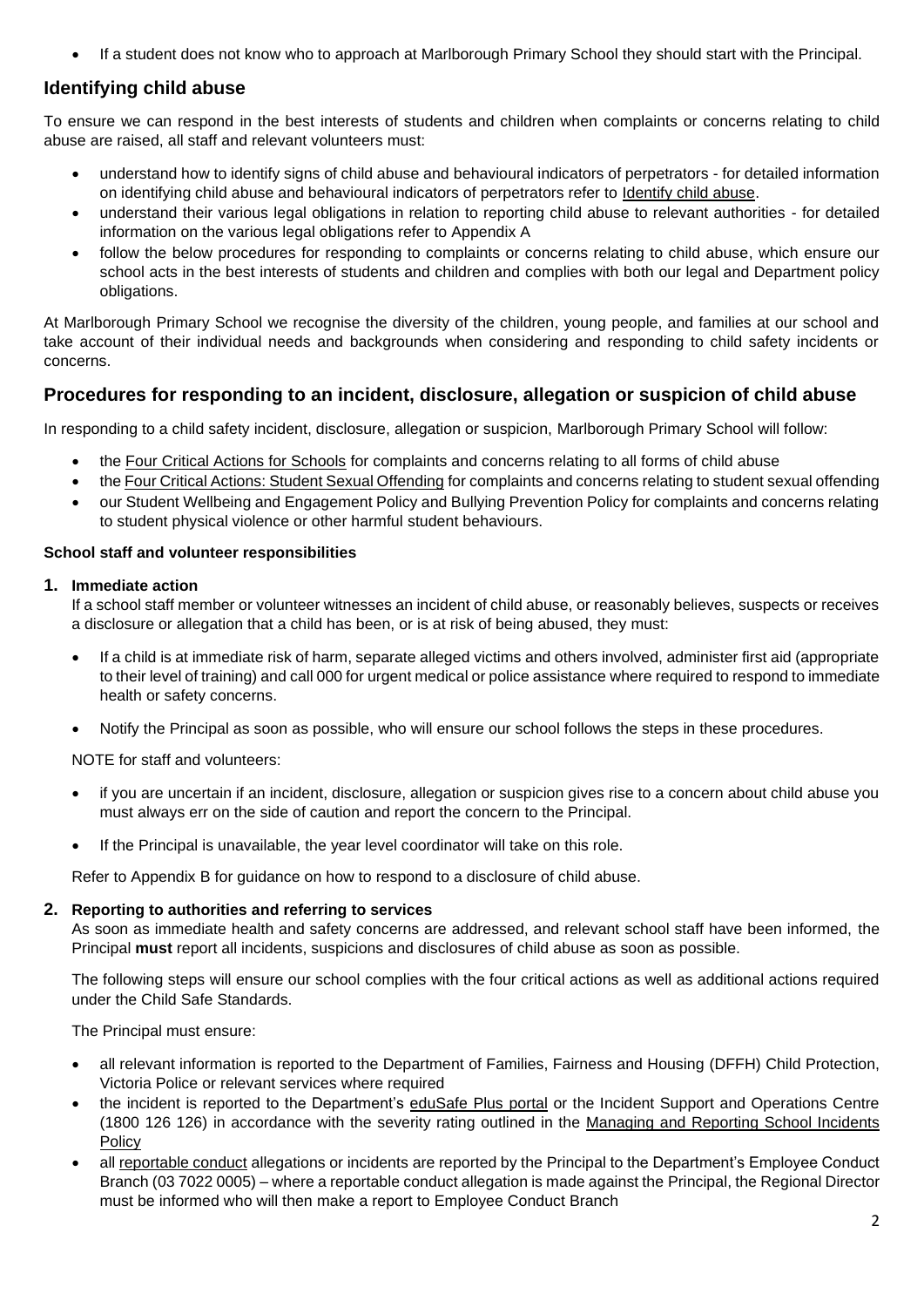NOTE: In circumstances where staff members are legally required to report child abuse to DFFH Child Protection or Victoria Police and they are unable to confirm that the information has been reported by another person at the school or the designated member of school staff does not agree that a report needs to be made, the staff member who has formed the reasonable belief must still contact DFFH Child Protection and Victoria Police to make the report.

If you believe that a child is not subject to abuse, but you still hold significant concerns for their wellbeing you must still act. This may include making a referral or seeking advice from Child FIRST or The Orange Door (in circumstances where the family are open to receiving support) DFFH Child Protection or Victoria Police.

#### **3. Contacting parents or carers**

The Principal must ensure parents and carers are notified unless advised otherwise by DFFH Child Protection or Victoria Police, or there are other safety and wellbeing concerns in relation to informing parents/carers.

Principals may contact the Department of Education and Training Legal Division for advice on notifying parents and carers, and where relevant, the wider school community.

For further guidance, refer to [PROTECT Contacting parents and carers](https://www.education.vic.gov.au/school/teachers/health/childprotection/Pages/actionthree.aspx)

## **4. Ongoing protection and support**

The Principal must ensure appropriate steps are taken by the school to protect the child and other children from any continued risk of abuse. These steps must be taken in consultation with any relevant external agency or Department staff such as DFFH Child Protection, Victoria Police, Legal Division or Employee Conduct Branch. Ongoing protection will also include further reports to authorities if new information comes to light or further incidents occur.

Appropriate, culturally sensitive and ongoing support must be offered and provided to all affected students. Ongoing support will be based on any available advice from the Department, parents and carers, health practitioners, and other authorities (such as DFFH or Victoria Police) and may include referral to wellbeing professionals, development of a safety plan, student support group meetings, and, for student to student incidents, behaviour management and support measures.

## **5. Recordkeeping**

The Principal will ensure that:

- detailed notes of the incident, disclosure, allegation or suspicion are taken including, where possible, by the staff member or volunteer who reported the incident, disclosure, or suspicion to them
- detailed notes are taken of any immediate or ongoing action taken by the school to respond to the incident, disclosure, allegation or suspicion
- all notes and other records relating to the incident, disclosure, allegation or suspicion, including the schools immediate and ongoing actions, are stored securely in the strong room.

## **For school visitors and school community members**

All community members aged 18 years or over have legal obligations relating to reporting child abuse – refer to Appendix A for detailed information.

Any person can make a report to DFFH Child Protection or Victoria Police if they believe on reasonable grounds that a child is in need of protection. For contact details, refer to the [Four Critical Actions.](https://www.education.vic.gov.au/Documents/about/programs/health/protect/FourCriticalActions_ChildAbuse.pdf)

Members of the community do not have to inform the school if they are making a disclosure to DFFH Child Protection or the Victoria Police. However, where a community member is concerned about the safety of a child or children at the school, the community member should report this concern to the Principal so that appropriate steps to support the student can be taken

# **Additional requirements for all staff**

All staff play an important role in supporting student safety and wellbeing and have a duty of care to take reasonable steps to prevent reasonably foreseeable harm to students.

Fulfilling the roles and responsibilities in the above procedure does not displace or discharge any other obligations that arise if a person reasonably believes that a child is at risk of child abuse. This means that if, after following the actions outlined in the procedure, a staff member reasonably believes that a child remains at risk of abuse, they must take the following steps:

if they are concerned that the school has not taken reasonable steps to prevent or reduce the risk, raise these concerns with the Principal in the first instance, and escalate to the regional office if they remain unsatisfied.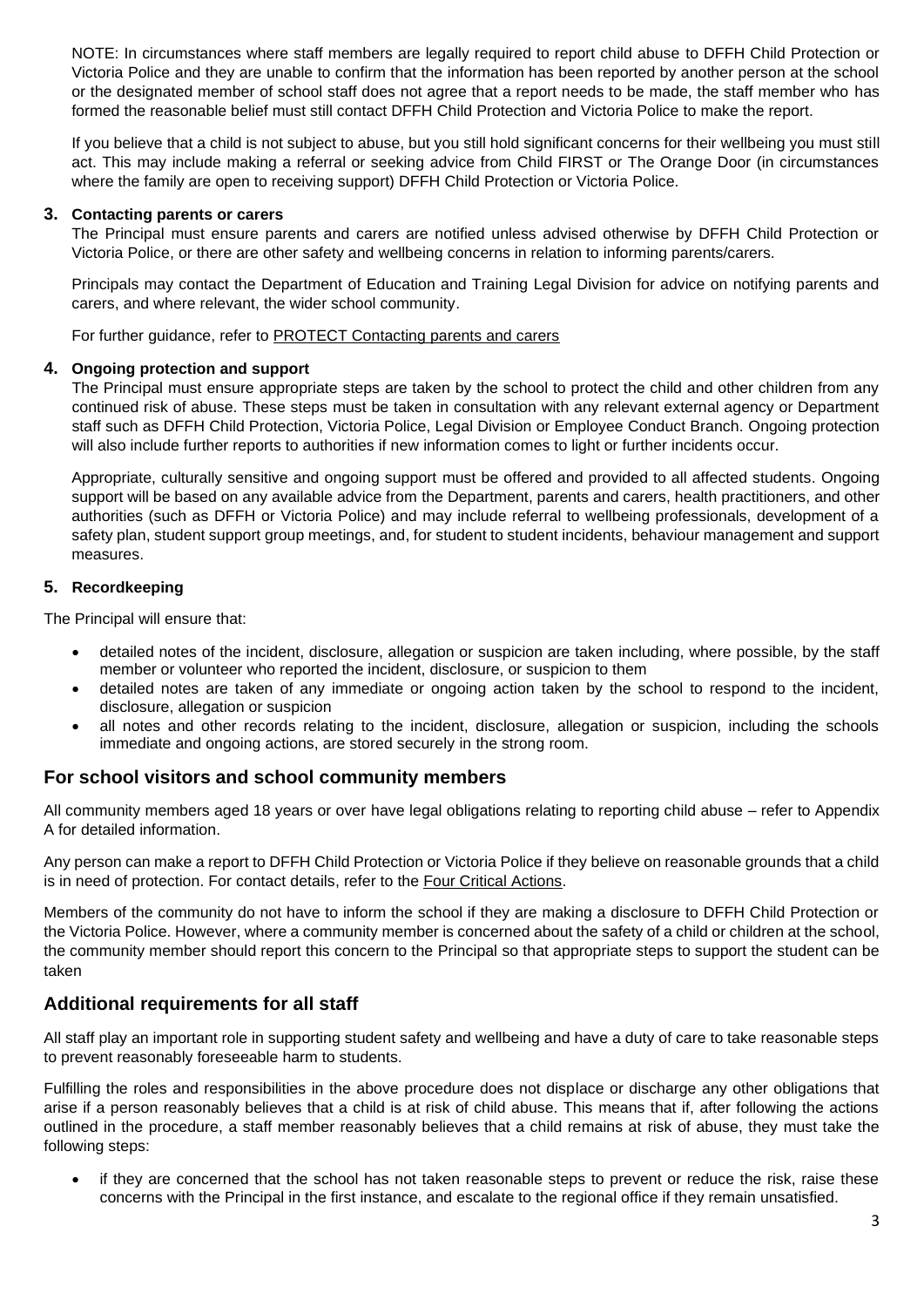• report the matter to the relevant authorities where they are unable to confirm that the information has been reported by another staff member

Staff must refer to Appendix A for further information on their obligations relating to reporting to authorities.

# **COMMUNICATION**

This policy will be communicated to our school community in the following ways:

- Available publicly on our school's website
- Included in staff induction processes and annual staff training
- Included in volunteer induction processes and training for relevant volunteers
- Discussed an annual staff briefings or meetings
- Included in staff handbook or manual
- Hard copy available from school administration upon request

# **FURTHER INFORMATION AND RESOURCES**

The following Department of Education and Training policies and guidance are relevant to this policy:

- [Child Safe Standards](https://www2.education.vic.gov.au/pal/child-safe-standards/policy)
- Protecting Children [Reporting and Other Legal Obligations](https://www2.education.vic.gov.au/pal/protecting-children/policy)
- [Managing and Reporting School Incidents](https://www2.education.vic.gov.au/pal/reporting-and-managing-school-incidents-including-emergencies/policy)
- [Reportable Conduct](https://www2.education.vic.gov.au/pal/reportable-conduct-scheme/policy)
- [Restraint and Seclusion](https://www2.education.vic.gov.au/pal/restraint-seclusion/policy)
- [Identify child abuse](https://www.education.vic.gov.au/school/teachers/health/childprotection/Pages/identify.aspx)
- [Report child abuse in schools \(including four critical actions\)](https://www.education.vic.gov.au/school/teachers/health/childprotection/Pages/report.aspx)
- [Identify and respond to student sexual offending](https://www.education.vic.gov.au/school/teachers/health/childprotection/Pages/stusexual.aspx)

The following school policies are also relevant to this policy: Child Safety Policy

- Child Safety Code of Conduct
- Statement of Values and School Philosophy
- Student Wellbeing and Engagement Policy
- Volunteer Policy
- Duty of Care Policy
- Inclusion and Diversity Policy

# **POLICY REVIEW AND APPROVAL**

| Policy last reviewed       | June 2022                  |
|----------------------------|----------------------------|
|                            | <b>Education Committee</b> |
| Consultation               |                            |
| Approved by                | Principal                  |
| Next scheduled review date | June 2024                  |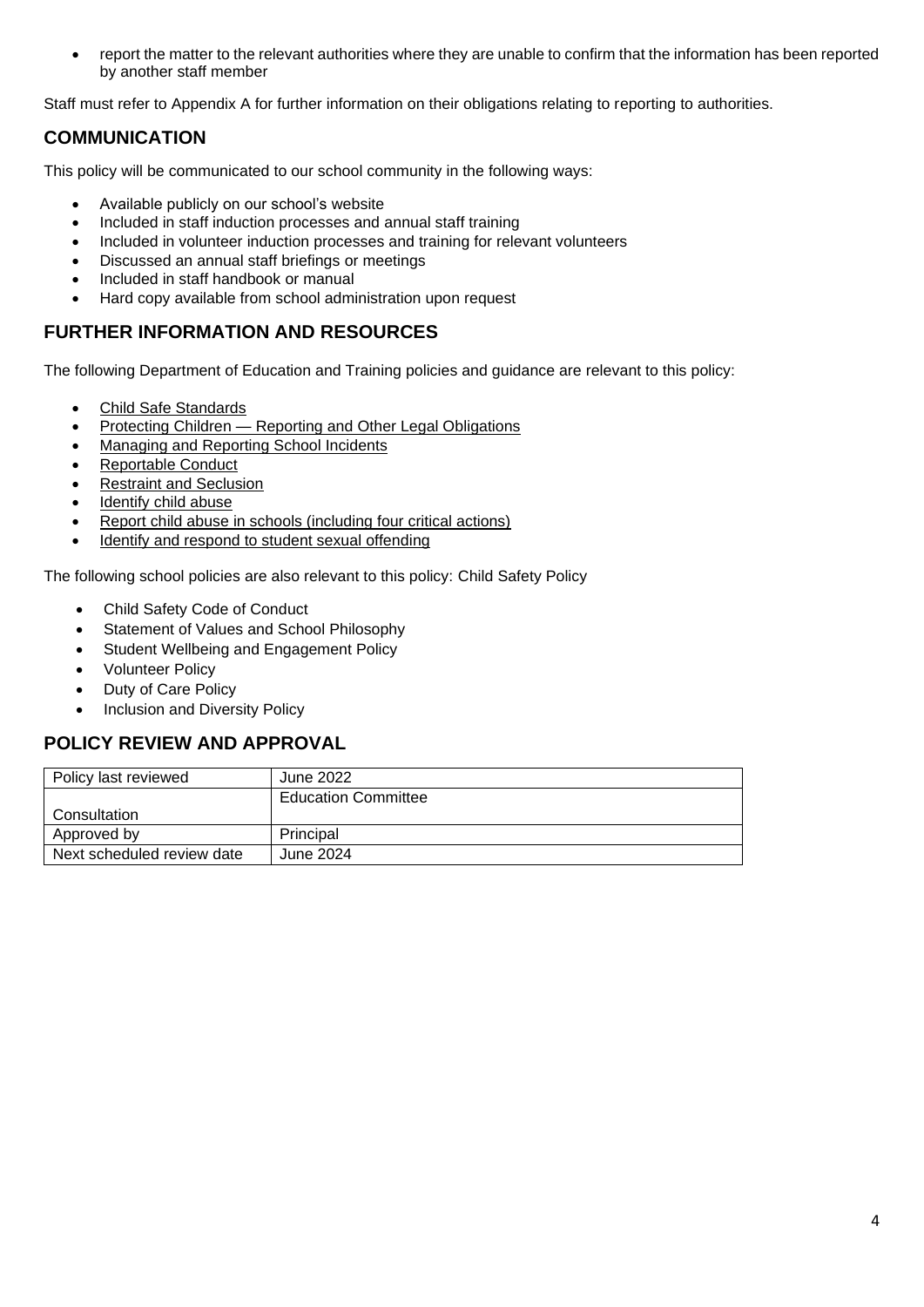# **APPENDIX A**

# **LEGAL OBLIGATONS RELATING TO REPORTING CHILD ABUSE**

The following information outlines the various legal obligations relating to the reporting of child abuse to relevant authorities.

It is important to note that the procedures outlined in the above policy ensure compliance with the below reporting obligations, and also include additional steps to ensure compliance with Department policy and our school's duty of care obligations.

#### **Mandatory reporting to Department of Families, Fairness and Housing (DFFH) Child Protection**

The following individuals are mandatory reporters under the *Children, Youth and Families Act 2005* (Vic):

- registered teachers and early childhood teachers (including Principals and school staff who have been granted permission to teach by the VIT)
- school counsellors including staff who provide direct support to students for mental, emotional or psychological wellbeing, including (but not limited to) school health and wellbeing staff, primary welfare coordinators, student wellbeing coordinators, mental health practitioners, chaplains, and Student Support Services staff
- nurses
- registered psychologists
- police officers
- registered medical practitioners
- out of home care workers (excluding voluntary foster and kinship carers)
- early childhood workers
- youth justice workers
- people in religious ministry
- midwives

All mandatory reporters must make a report to the Department of Families, Fairness and Housing (DFFH) Child Protection as soon as practicable if, during the course of carrying out their professional roles and responsibilities, they form a belief on reasonable grounds that:

- a child has suffered, or is likely to suffer, significant harm as a result of physical abuse and/ or sexual abuse; and
- the child's parents or carers have not protected, or are unlikely to protect, the child from harm of that type.

A mandatory reporter who fails to comply with this legal obligation may be committing a criminal offence. It is important for all staff at Marlborough Primary School to be aware that they are legally obliged to make a mandatory report on each occasion that they form a reasonable belief that a child is in need of protection and they must make a mandatory report even if the Principal or any other mandatory reporter does not share their belief that a report is necessary.

If charged with not making a mandatory report, it may be a defence for the person charged to prove that they honestly and reasonably believed that all of the reasonable grounds for their belief had been the subject of a report to child protection made by another person.

The identity of a person who reports any protective concerns to DFFH Child Protection is protected by law. It is an offence for a person, other than the person who made the report, to disclose the name of the person who made a report or any information that is likely to lead to their identification.

At our school, all mandated school staff must undertake the *Mandatory Reporting and Other Obligations eLearning Module*  annually

The policy of the Department of Education and Training (DET) requires **all staff** who form a reasonable belief that a child is in need of protection to discuss their concerns with the school leadership team and to report their concerns to DFFH and in some circumstances to Victoria Police, or to ensure that all the information relevant to the report has been made by another school staff member.

Any person can make a report to DFFH Child Protection (131 278 – 24 hour service) if they believe on reasonable grounds that a child is in need of protection even if they are not a mandatory reporter listed above.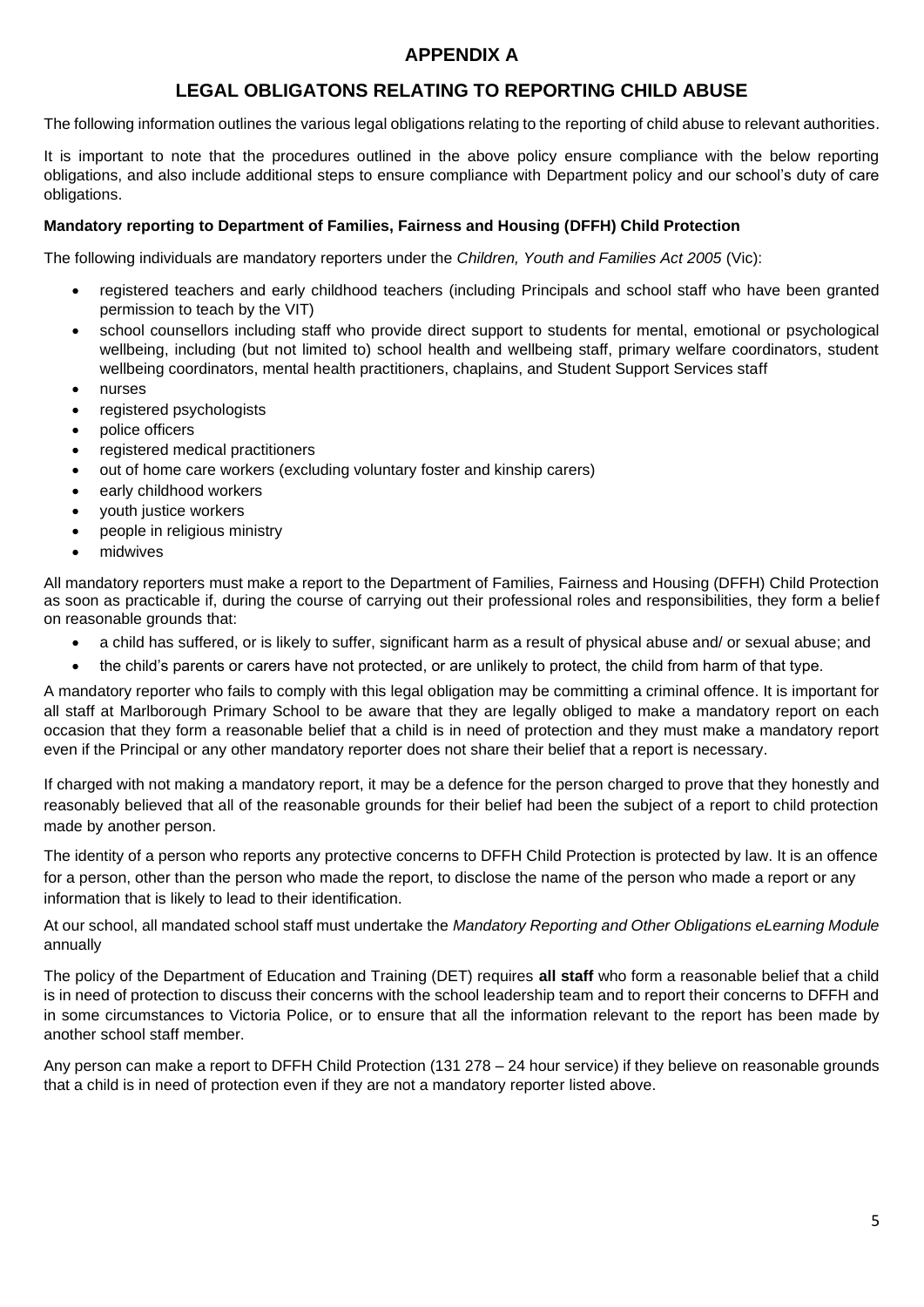## **Reporting student wellbeing concerns to Child FIRST/Orange Door**

At Marlborough Primary School we also encourage staff to make a referral to Child FIRST/Orange Door when they have significant concern for a child's wellbeing. For more information about making a referral to Child FIRST/Child FIRST see the Policy and Advisory Library: Protecting Children - [Reporting and Other Legal Obligations](https://www2.education.vic.gov.au/pal/protecting-children/policy).

## **Reportable Conduct**

The Reportable Conduct Scheme is focussed on worker and volunteer conduct and how organisations investigate and respond to suspected child abuse. The scheme aims to improve organisational responses to suspected child abuse and to facilitate the identification of individuals who pose a risk of harm to children.

There are five types of 'reportable conduct' listed in the *Child Wellbeing and Safety Act 2005:*

- sexual offences against, with or in the presence of, a child
- sexual misconduct (which includes grooming) against, with or in the presence of, a child
- physical violence against, with or in the presence of, a child
- behaviour that causes significant emotional or psychological harm to a child
- significant neglect of a child.

A reportable conduct allegation is made where a person makes an allegation, based on a reasonable belief, that a worker or volunteer has committed reportable conduct or misconduct that *may* involve reportable conduct.

If school staff or volunteers become aware of reportable conduct by any current or former employee, contractor or volunteer, they must notify the school Principal immediately. If the allegation relates to the Principal, they must notify the Regional Director.

The Principal or regional director must notify the Department's Employee Conduct Branch of any reportable conduct allegations involving current or former employees of the school (including Department, allied health, casual and school council employees), contractors and volunteers (including parent volunteers).

• Employee Conduct Branch: 03 7022 0005 or [employee.conduct@education.vic.gov.au](mailto:employee.conduct@education.vic.gov.au)

The Department's Secretary, through the Manager, Employee Conduct Branch, has a legal obligation to inform the Commission for Children and Young People when an allegation of reportable conduct is made.

For more information about reportable conduct see the Department's *Policy and Advisory Library*: [Reportable Conduct](https://www2.education.vic.gov.au/pal/reportable-conduct-scheme/policy) and the Commission for Children and Young People's [website.](https://ccyp.vic.gov.au/reportable-conduct-scheme/)

## **Failure to disclose offence**

Reporting child sexual abuse is a community-wide responsibility. All adults (ie persons aged 18 years and over), not just professionals who work with children, have a legal obligation to report to Victoria Police, as soon as practicable, where they form a 'reasonable belief' that a sexual offence has been committed by an adult against a child under the age of 16 in Victoria.

Failure to disclose information to Victoria Police (by calling 000, local police station or the Police Assistance Line 131 444) as soon as practicable may amount to a criminal offence unless a person has a 'reasonable excuse' or exemption from doing so.

"Reasonable belief" is not the same as having proof. A 'reasonable belief' is formed if a reasonable person in the same position would have formed the belief on the same grounds.

For example, a 'reasonable belief' might be formed when:

- a child states that they have been sexually abused
- a child states that they know someone who has been sexually abused (sometimes the child may be talking about themselves)
- someone who knows a child states that the child has been sexually abused
- professional observations of the child's behaviour or development leads a mandated professional to form a belief that the child has been sexually abused
- signs of sexual abuse leads to a belief that the child has been sexually abused.

"Reasonable excuse" is defined by law and includes:

• fear for the safety of any person including yourself or the potential victim (but not including the alleged perpetrator or an organisation)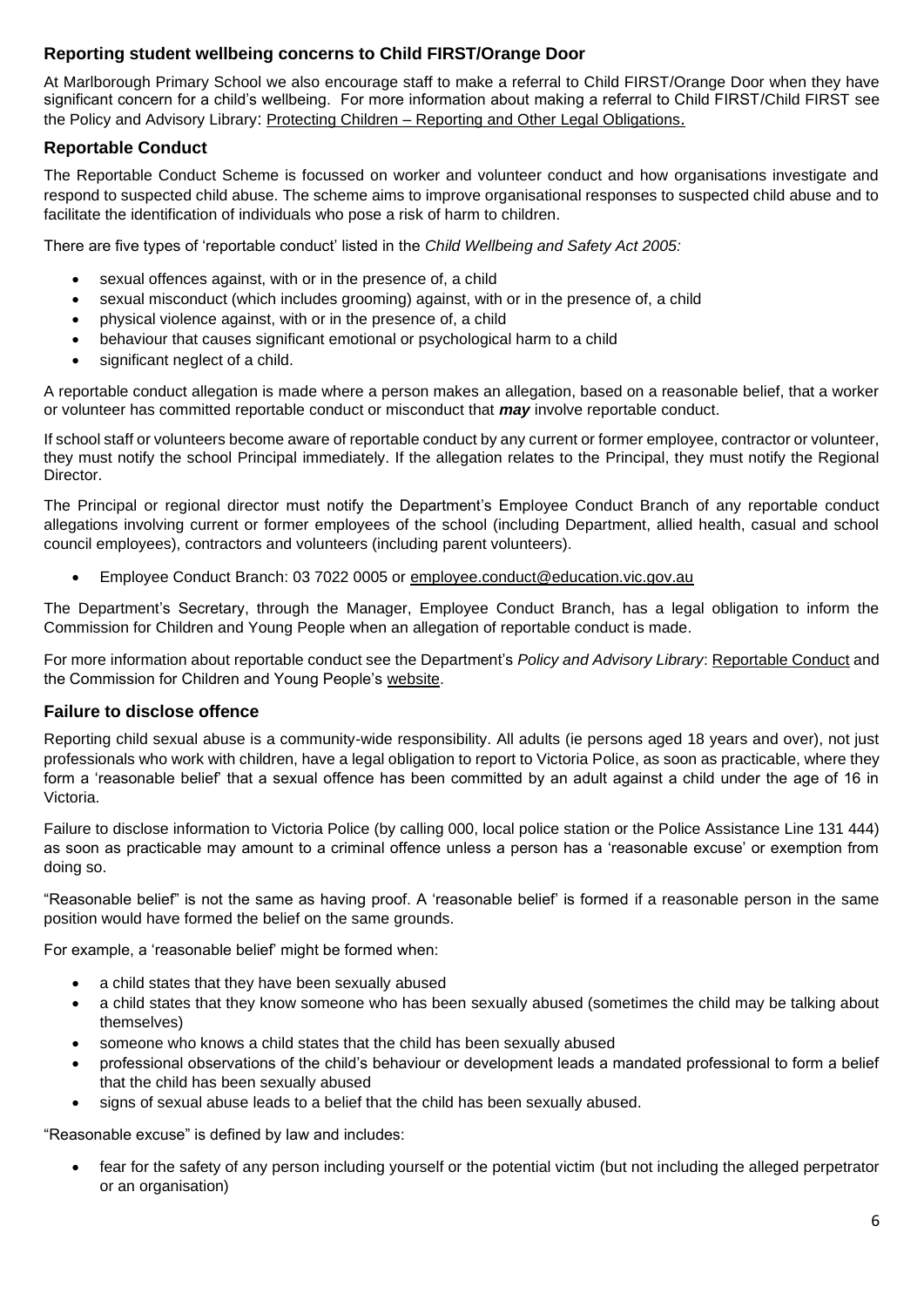• where the information has already been disclosed to Victoria Police and you have no further information to add (for example, through a mandatory report to DFFH Child Protection or a report to Victoria Police from another member of school staff).

## **Failure to protect offence**

This reporting obligation applies to school staff in a position of authority. This can include Principals, assistant Principals and campus Principals. Any staff member in a position of authority who becomes aware that an adult associated with their school (such as an employee, contractor, volunteer or visitor) poses a risk of sexual abuse to a child under the age of 16 under their care, authority or supervision, must take all reasonable steps to remove or reduce that risk.

This may include removing the adult (ie persons aged 18 years and over) from working with children pending an investigation and reporting your concerns to Victoria Police.

If a school staff member in a position of authority fails to take reasonable steps in these circumstances, this may amount to a criminal offence.

## **Further information**

For more information about the offences and reporting obligations outlined in this fact sheet refer to: [Protecting Children —](https://www2.education.vic.gov.au/pal/protecting-children/policy) [Reporting and Other Legal Obligations.](https://www2.education.vic.gov.au/pal/protecting-children/policy)